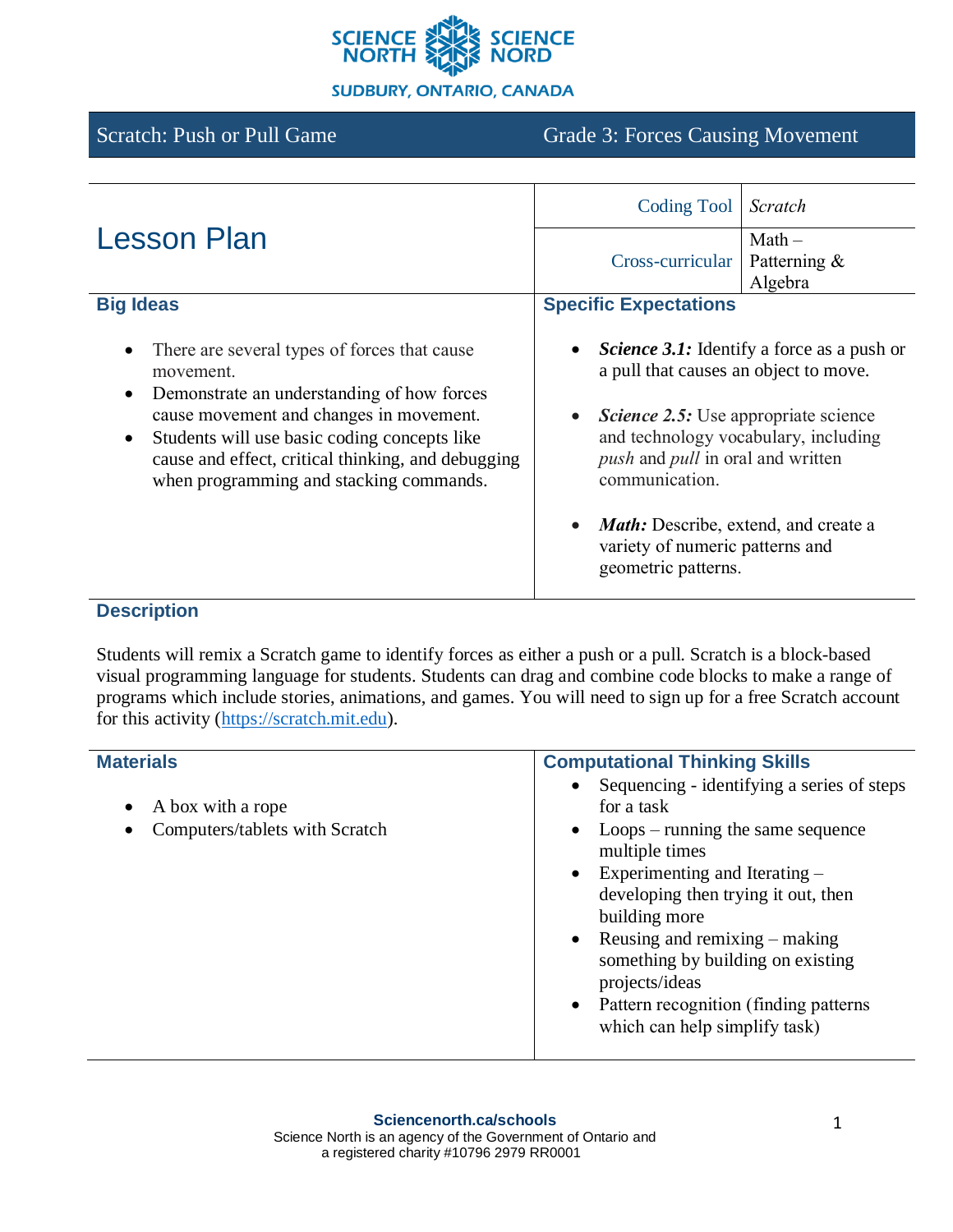

## **Introduction**

- Students will review the idea that a force is a push or a pull.
- Demonstrate the two concepts using a box with a string. Notice how the box moves when you push or pull it.
- Add weight to the box and demonstrate if you require more or less force to push and pull it.

### **Action**

- Students will look at a game on Scratch and remix it to add push and pull concepts.
- In the game, players use the arrow keys to choose if the picture is a push or a pull.
- The game can be found here: <https://scratch.mit.edu/projects/290910329/>
- In this lesson, students will add to the game by remixing the game.
- To do this, find the project and click the remix button.



- In the game, there are multiple backdrops with different images representing a push or a pull. The first two images are programmed. Students will code the rest of the backdrops (and pushes or pulls).
- To do this, add more lines of code for changing the backdrop.

| wait<br>0.5<br>seconds                        |                                                                                             |  |  | the contract of the contract of the contract of the contract of the contract of the contract of the contract of |  |
|-----------------------------------------------|---------------------------------------------------------------------------------------------|--|--|-----------------------------------------------------------------------------------------------------------------|--|
| wait until                                    | key right arrow $\bullet$ pressed? $\bullet$ or $\bullet$ key left arrow $\bullet$ pressed? |  |  |                                                                                                                 |  |
| switch backdrop to Pull $\blacktriangleright$ |                                                                                             |  |  |                                                                                                                 |  |

They will also have to duplicate the code for choosing and make changes to the backdrop number and the arrow being pressed.

◎ Remix

⊈5 See inside